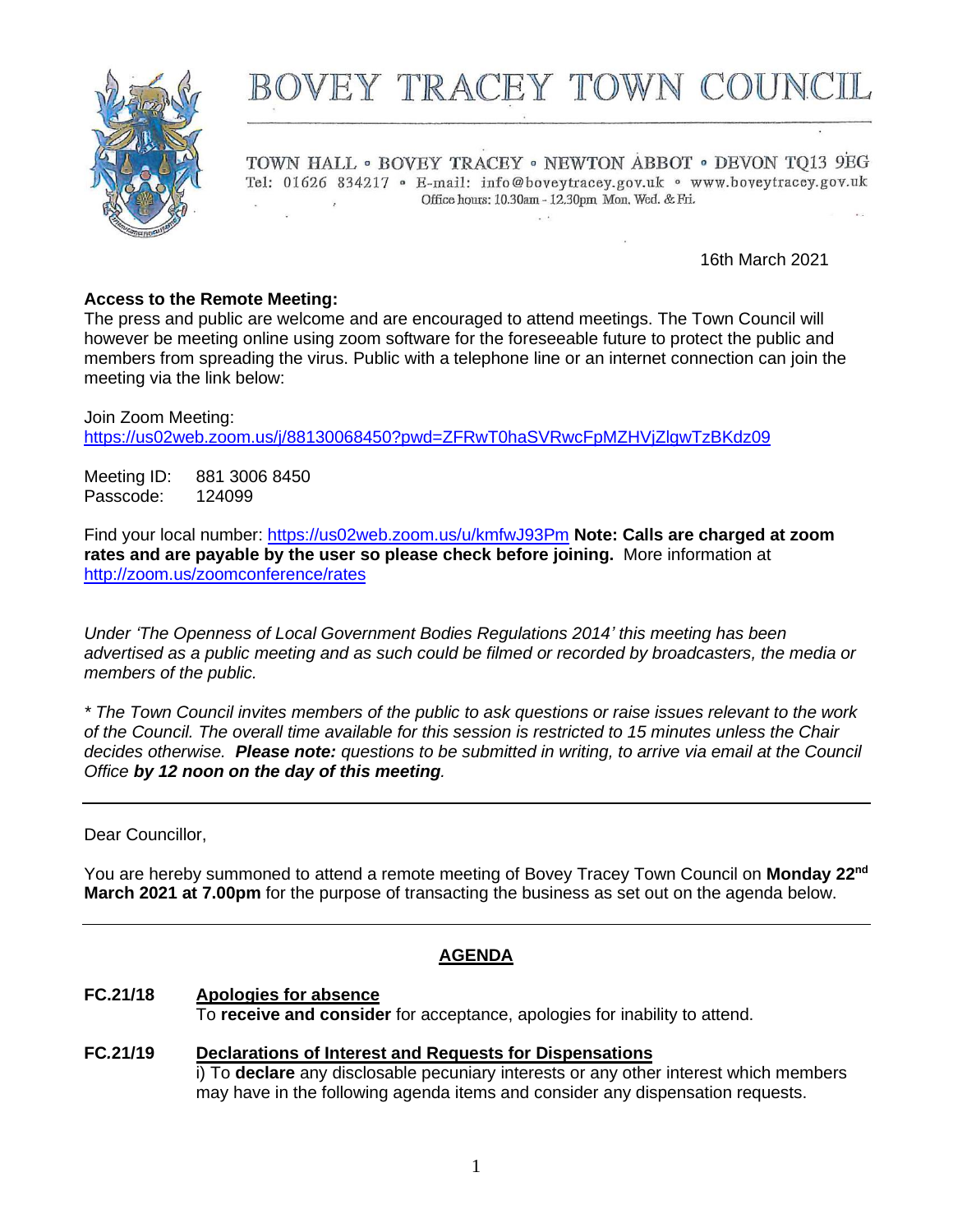# **FC.21/20 Minutes**

i) To **receive and resolve** as a correct record the minutes of the Full Council meeting held on 25.01.21 (\**[copy enclosed\).](https://www.dropbox.com/s/wkrqq5da0l3l1ba/Full%20Council%20Meeting%20Minutes%2025.01.21.doc?dl=0)*

ii) To **receive** an update on any matters arising from the previous Full Council meeting (if any).

#### **FC.21/21 Standing Item – Climate Emergency:**

**To note** the Council Declaration and to embed the climate emergency declaration across all Council services, activities, plans and other relevant work, considering the environmental impact of decisions, ensuring a fully integrated approach to mitigating the impact of climate change. The Council's 'Climate Emergency Bovey & Heathfield' Working Group leads and coordinates these activities.

#### *The meeting will go out of session*

#### **FC.21/22 Reports from Key Bodies on Parish related matters:**

To **receive** the reports *(if any)* from key bodies including:

- i) Chaplain to the Council *[\(\\*copy enclosed\)](https://www.dropbox.com/s/y8nfoyf91klfw2i/22.03.21%20-%20Report%20from%20the%20Churches%20to%20Bovey%20Tracey%20Town%20Council.docx?dl=0)*
- ii) Police *[\(\\*copy enclosed\)](https://www.dropbox.com/s/sdksa1y4vn7xrbw/22.03.21%20-%20Devon%20%26%20Cornwall%20Police%20Report.pdf?dl=0)*
- iii) County, District and Town Councillors
- iv) Town Mayor's Interests
- v) Other outside bodies

#### **FC.21/23 Questions and Statements by the Public**

The Town Mayor will invite Members of the Public to give their views and question the Town Council on issues on this agenda, or raise issues for future consideration (maximum 3 minutes per person).

#### *The meeting will go back into session*

#### **FC.21/24 Business Raised by the Public:** To **resolve** to refer any business raised by the public in public discussion and any other matters or items of information from Councillors, to the appropriate Committee or to resolve to agree on any other action.

#### *Committee Meeting Reports*

#### **FC.21/25 Recreation, Parks & Property Committee (RP&P) Committee**:

i) To **receive and adopt** the minutes of the meeting held on 22.02.21 (*[\\*draft copy](https://www.dropbox.com/s/a2bex2ezcwu3per/22.03.21%20-%20RP%26P%20Mins%20of%20Committee%20of%2022.02.21.doc?dl=0) [enclosed\).](https://www.dropbox.com/s/a2bex2ezcwu3per/22.03.21%20-%20RP%26P%20Mins%20of%20Committee%20of%2022.02.21.doc?dl=0)* A brief verbal summary highlighting key issues will be provided.

#### **FC.21/26 Finance, Resources & General Purposes (FR&GP) Committee:**

i) To **receive and adopt** the minutes of the meeting held on 08.03.21 *[\(\\*draft copy](https://www.dropbox.com/s/067ri7vplibgpg9/22.03.21%20-%20Minutes%20of%20FR%26GP%20Committee%20Meeting%2008.03.21.doc?dl=0) [enclosed\).](https://www.dropbox.com/s/067ri7vplibgpg9/22.03.21%20-%20Minutes%20of%20FR%26GP%20Committee%20Meeting%2008.03.21.doc?dl=0)* A brief verbal summary highlighting key issues will be provided.

ii) To **receive a recommendation to adopt** a Reserves Policy *[\(\\*copy enclosed\)](https://www.dropbox.com/s/ucu1cxscbwhzatv/22.03.21%20-%20Reserves%20Policy%20with%20FR%26GP%20Amendment.docx?dl=0) (FR&GP.21/15)*

iii) To **receive a recommendation to adopt** a Capital Expenditure Programme *[\(\\*copy](https://www.dropbox.com/s/pvp6pxg62s2zn0b/22.03.21%20-%20Capital%20Expenditure%20Programme%202021%20and%20beyond.xlsx?dl=0)  [enclosed\)](https://www.dropbox.com/s/pvp6pxg62s2zn0b/22.03.21%20-%20Capital%20Expenditure%20Programme%202021%20and%20beyond.xlsx?dl=0)* and to **consider** forming a 'task and finish group' to review and prioritise the programme *(FR&GP.21/16)*

#### **FC.21/27 Planning & Environment Committee**: i) To **receive and adopt** the minutes of the meetings held on 08.02.21 (\**copy [enclosed\),](https://www.dropbox.com/s/fokd8wtoc82cciw/22.03.21%20-%20Planning%20%20Environment%20Committee%20minutes%20of%2008.02.21.doc?dl=0)* 22.02.21 *[\(\\*copy enclosed\)](https://www.dropbox.com/s/41gv8chbsay7h3x/22.03.21%20-%20Planning%20%20%26%20Environment%20Committee%20minutes%20of%2022.02.21.doc?dl=0)* & 08.03.21 (*draft copy [enclosed\).](https://www.dropbox.com/s/x613ih4gesjipo1/22.03.21%20-%20Planning%20%26%20Environment%20Committee%20minutes%20of%2008.03.21.doc?dl=0)* A brief verbal summary highlighting key issues will be provided.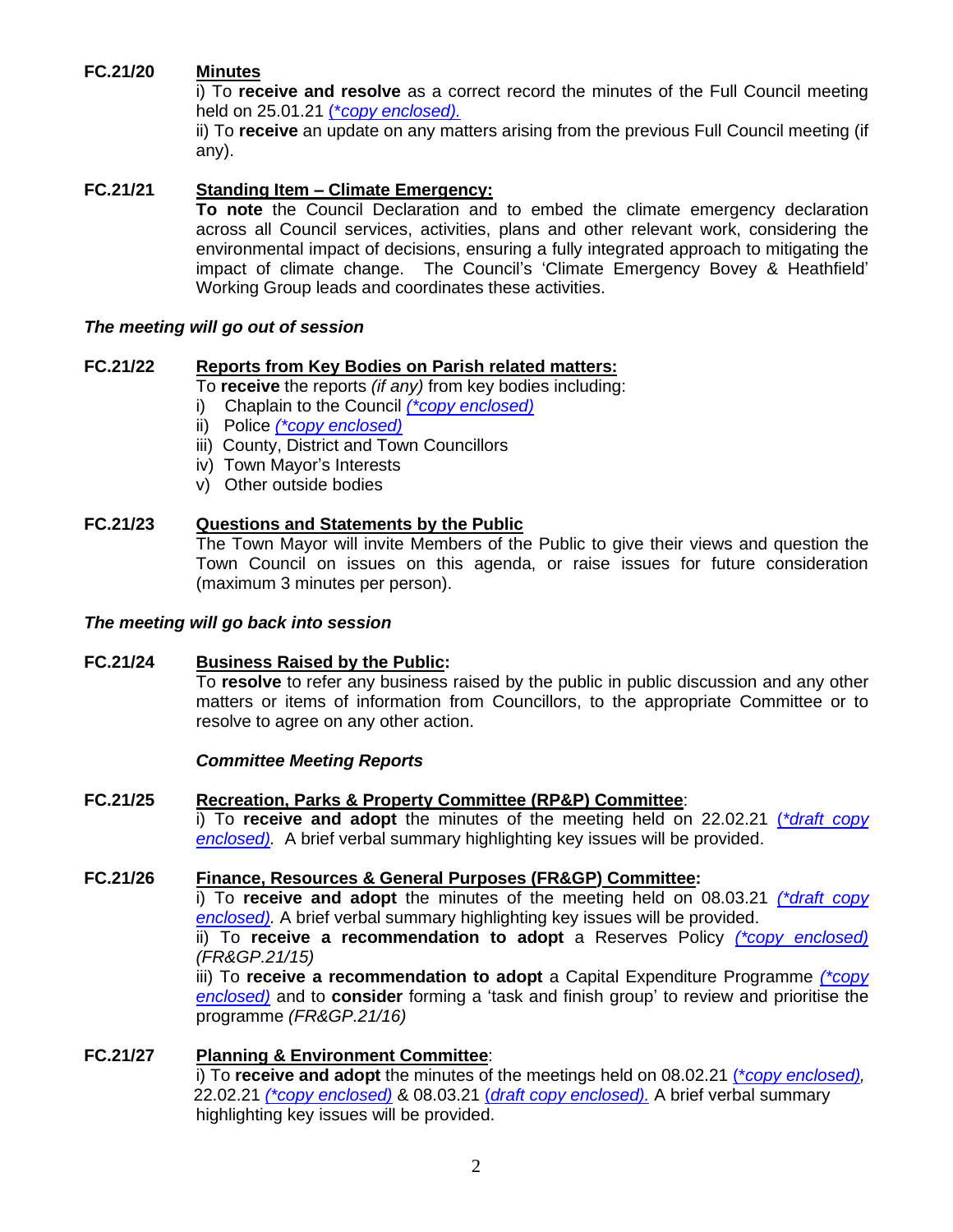#### *Items for Consideration*

- **FC.21/28 Bovey Parish Neighbourhood Development Plan:** i) To **consider adopting** the DRAFT Bovey Parish Neighbourhood Plan and **confirm**  formal submission to the Local Planning Authority *(\*copy [enclosed\).](https://www.dropbox.com/s/9zahnlh89emur6c/22.03.21%20-%20BTTC%20NP%20V1.2.pdf?dl=0)*
- **FC.21/29 Notice of Public Rights and Publication of the Annual Governance and Accountability Return (AGAR)**

To confirm the publication period of electors rights for 2020. *[\(\\*copy enclosed\)](https://www.dropbox.com/s/k0l9etgzuttxdbl/22.03.21%20-%20Notice%20of%20Public%20Rights%20and%20Publication%20of%20AGAR%202019-20.pdf?dl=0)*

- **FC.21/30 Annual Council Meeting** To **consider** bringing forward the Annual Council Meeting date (currently Monday 10th May 2021).
- **FC.21/31 Resumption of In-Person Meetings Protocol** To **consider** the resumption of In-Person Meetings Report following the cessation of Coronavirus Regulations 2020 from  $6<sup>th</sup>$  May 2021 and to approve and adopt a protocol for the Council for meetings held thereafter *[\(\\*copy enclosed\)](https://www.dropbox.com/s/g48kb5a2ezwrgwf/22.03.21%20-%20Protocol%20for%20the%20Resumption%20of%20In-Person%20Meetings%20Report.docx?dl=0)*

#### *Working Group Updates*

- **FC.21/32 Bovey Parish Emergency Plan** To **receive and note** meeting minutes held on [14.01.21,](https://www.dropbox.com/s/6z0cdkb8i28on5t/22.03.21%20-%20Emergency%20Planning%20Meeting%20Minutes%2014.01.21.docx?dl=0) [11.02.21](https://www.dropbox.com/s/9t9v28glp4l0f7x/22.03.21%20-%20Emergency%20Planning%20Meeting%20Minutes%2011.02.21.docx?dl=0) and [04.03.21](https://www.dropbox.com/s/5x7j8gfq3fjn87n/22.03.21%20-%20Emergency%20Planning%20Meeting%20Minutes%2004.03.21.docx?dl=0) (draft) and **consider** any further action as appropriate
- **FC.21/33 Bovey Parish Covid-19 Action Group:** To **receive and consider** any updates or actions in relation to the Bovey Parish Covid-19 Action Group.
- **FC.21/34 Climate Emergency Bovey & Heathfield (CEBH):** To **receive and consider** any updates or actions in relation to the Climate Emergency Declaration.

MATA

**SIGNED DATE: 16 th March 2021**

**M WELLS – TOWN CLERK**

*\*Copies of any correspondence circulated to Councillors with this agenda, which will be considered at this meeting.*